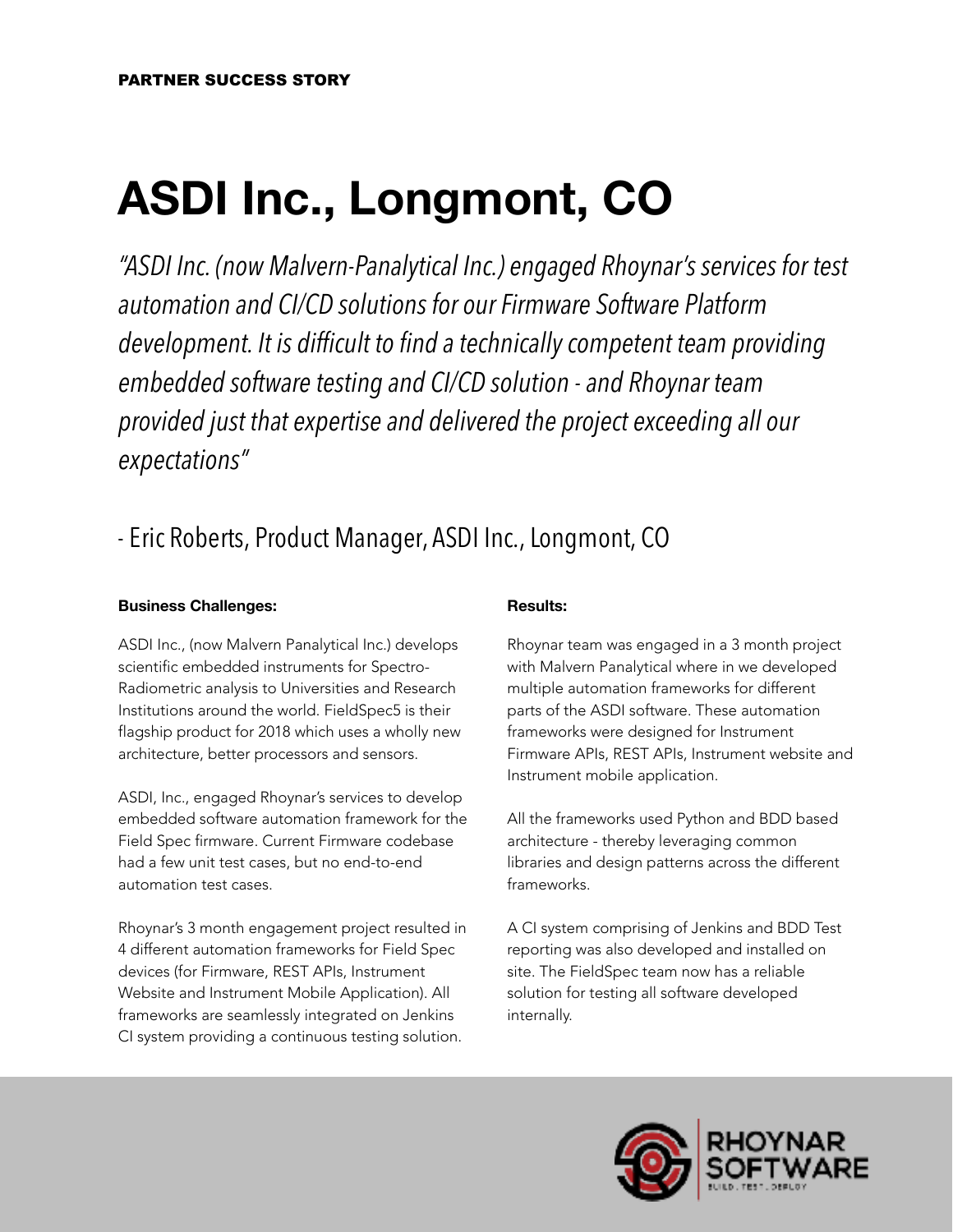#### **Project Details:**

ASDI Inc. engaged Rhoynar's services as a external development partner for building automation frameworks for their embedded Software. Since this is an Embedded device featuring multiple different software components - Rhoynar team broke down the problem into different automation frameworks for different modules. We developed an automation testing framework for Embedded Firmware which deals with the actual sensors and collection; another automation framework (Selenium based) for instrument website; and a third automation framework for the Mobile Application testing (Appium based). Over the course of 3 months, we worked with internal technical team in an Agile-Scrum manner and produced demonstrable deliverables each Sprint - collected feedback from internal teams - and refined upon our deliverables. This engagement resulted in multiple other engagements with ASDI - and also excellent references for different external companies. Below were some of the salient features of the Automation Frameworks.

- **Embedded Firmware REST APIs test framework**: The instrument exposed few REST APIs that allowed external entities to access the instrument. This automation framework focused on testing the REST APIs (functional and performance). We used Python, BDD (Python Behave package), Python Requests package to develop this test framework.
- Embedded Firmware Legacy API test framework: The instrument supported few legacy message based APIs - and there was a need to maintain support for legacy APIs due to backward compatibility. This framework completed automated legacy API testing with close to 1000 end-to-end test scenarios covering all possible use cases of the legacy APIs. Python was again used for developing a test framework.
- A GUI Test Runner for Test Cases: Rhoynar team also developed a GUI based Test Runner which could automatically discover Python PyTest/UnitTest test cases in a directory and allow to run the test cases - either individually or as part of a suite of test cases. After a test case is run, the GUI would show whether is passed or failed, and displayed test results and logs in a display window on the GUI. Python, UnitTest, TkInter were used to develop the GUI test Framework.
- **Embedded Instrument Website Test Framework:** Rhoynar team was also engaged to develop a Angular Web-Application for instrument configuration and calibration, and a corresponding automation test framework involving Python, Selenium and BDD was developed to test the same. The test framework has close to 200 BDD scenario for instrument website and used Page Object design pattern to simplify test maintenance.
- **Embedded Instrument Mobile Application Test Framework**: FieldSpec instrument also provided support for a Mobile Application that was created to control the Embedded instrument. Rhoynar team was engaged to develop a Automation Test Framework for the mobile application. We completed this by using Python, Appium with WinAppDriver. We integrated BDD scenario based testing - which allowed us to create close to 200 scenarios for different functional use-cases of the Mobile Application.
- Continuous Integration: One of the key features of all test frameworks was complete CI integration for the test suites using Jenkins. This allowed test cases to be run on a nightly basis and on any check-in triggers.